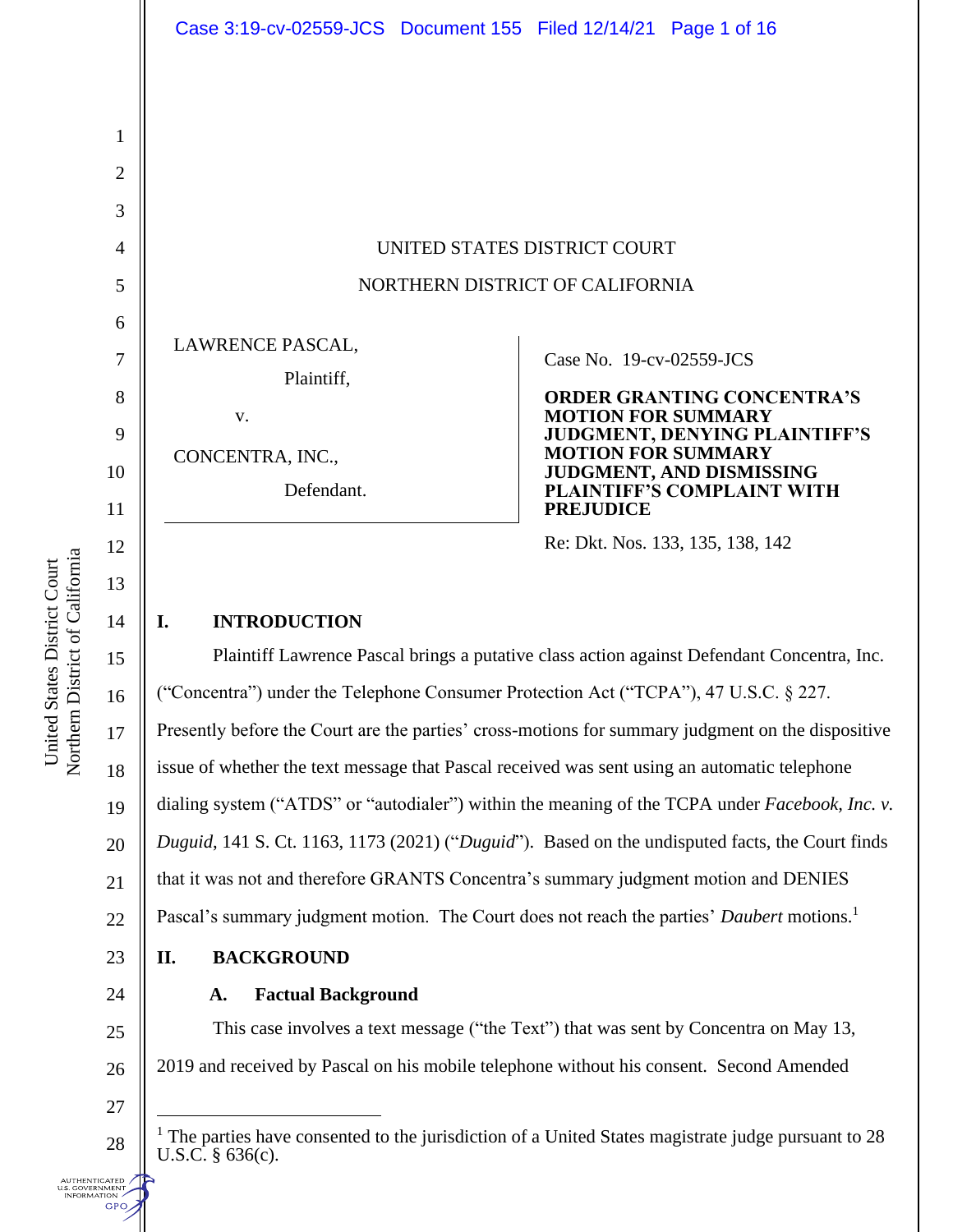|                | Case 3:19-cv-02559-JCS Document 155 Filed 12/14/21 Page 2 of 16                                                                                                                                                  |
|----------------|------------------------------------------------------------------------------------------------------------------------------------------------------------------------------------------------------------------|
| $\mathbf{1}$   | Complaint ("SAC") ¶ 17-18. The Text stated:                                                                                                                                                                      |
| $\overline{2}$ | "Are you looking for a new career? Concentra is inviting physical                                                                                                                                                |
| 3              | therapists to interview for o/p ortho positions across CA and offering<br>up to \$10k in incentives for select locations. Grow your skills with                                                                  |
| $\overline{4}$ | opps for leadership, manual therapy cert. and student teaching. Let's<br>talk today! Text STOP to end."                                                                                                          |
| 5              | SAC ¶ 18. According to Pascal, "[t]he message that was sent to [him] was also sent                                                                                                                               |
| 6              | simultaneously to 3,596 phone numbers that Concentra identified as belonging to physical                                                                                                                         |
| 7              | therapists in California." Motion to Certify Class (dkt. 108) at 3.                                                                                                                                              |
| 8              | The relevant facts relating to how Pascal came to receive the Text are undisputed. At all                                                                                                                        |
| 9              | relevant times, Concentra used Textedly (www.textedly.com), a messaging application that                                                                                                                         |
| 10             | allowed Concentra to conduct marketing campaigns whereby it sent identical recruiting text                                                                                                                       |
| 11             | messages to groups of potential job applicants. Amended Declaration of Randall A. Snyder                                                                                                                         |
| 12             | ("Amended Snyder Decl.") II 53-54. Textedly is described in its Terms of Service as follows:                                                                                                                     |
| 13             | Through the Platform and Services, Textedly provides notification                                                                                                                                                |
| 14             | and messaging services that allows paid subscribers to contact and<br>send information to their user database through mobile text messaging<br>services and other mobile communication systems. After purchasing |
| 15             | a subscription to the Platform, you can create and send text marketing<br>campaigns to advertise your various products and services or send                                                                      |
| 16             | informational alerts, reminders, notifications or confirmations. As<br>part of the Services and Platform, Textedly provides businesses and                                                                       |
| 17             | organizations with a variety of tools to collect names, mobile phone<br>numbers, email addresses, and other information on an opt-in basis                                                                       |
| 18             | and to help you import subscriber data. However, contact information<br>may be imported only if your users have given you consent to receive                                                                     |
| 19             | a specified type of messaging from you. Further, Textedly does not<br>initiate, send, or generate any messages for you; rather, the messages                                                                     |
| 20             | are initiated by you using our Platform at your sole discretion, subject<br>to these Terms. For example, Textedly does not draft the content of                                                                  |
| 21             | your messages, control when the messages are sent or to whom, or<br>provide or generate any phone numbers to be messaged through the                                                                             |
| 22<br>23       | Platform or Site. All of these functions must be manually performed<br>by you and are not automated. Textedly cannot send any messages<br>randomly or send recurring messages.                                   |
| 24             | Declaration of Amy L. Pierce in Support of Concentra, Inc.'s Motion for Summary Judgment                                                                                                                         |
| 25             | ("Pierce Decl."), Ex. A (TEXTEDLY00001).                                                                                                                                                                         |
| 26             | As used by Concentra, there were four "essential steps" involved in using Textedly: "(1)                                                                                                                         |
| 27             | store the list of telephone numbers; $(2)$ enter the text message content; $(3)$ select the time that the                                                                                                        |
| 28             | messages are to be broadcast to the stored list of cellular telephone numbers; and (4) activate the                                                                                                              |
|                |                                                                                                                                                                                                                  |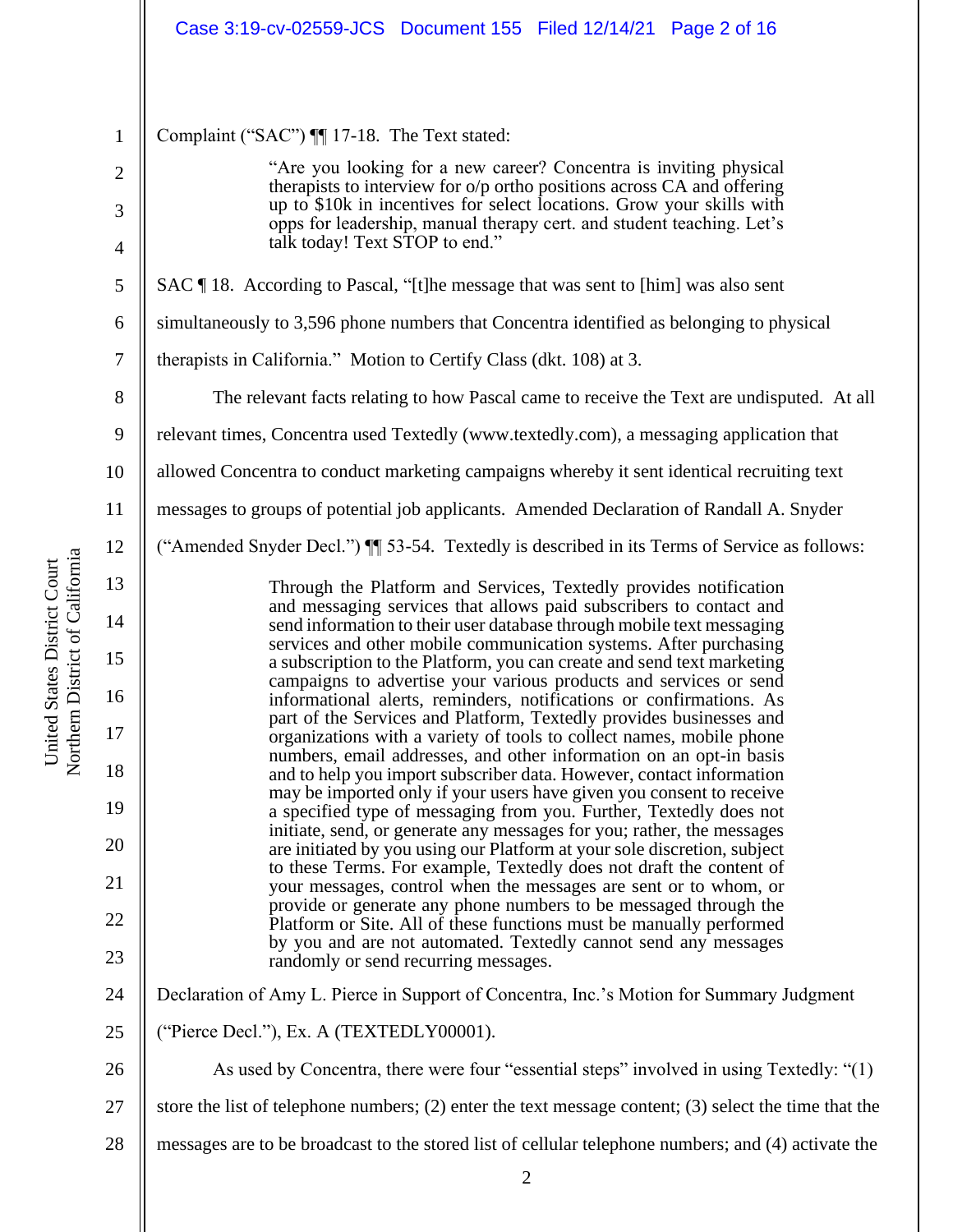## Case 3:19-cv-02559-JCS Document 155 Filed 12/14/21 Page 3 of 16

1

2

3

4

5

6

7

8

9

10

11

12

13

15

17

18

19

21

automatic message transmission process to send the messages en masse." Amended Snyder Decl. ¶ 56. It is undisputed that "[t]he way in which [Concentra] used . . . Textedly . . . require[d] a database file to first be uploaded and stored in the application." *Id*. ¶ 70. Thus, "Concentra uploaded large lists of phone numbers as .csv files to Textedly, and then shortly thereafter, sent the same spam text message to hundreds or thousands of people based on their professional credentials and geographic location." Motion for Class Certification at 2-3. "For example, the message that was sent to Plaintiff was also sent simultaneously to 3,596 phone numbers that Concentra identified as belonging to physical therapists in California." *Id.* at 3 (citing Declaration of Mark Javitch in Support of Motion for Class Certification, Ex. 2 (Screenshot of Textedly Campaign View Page (CONCENTRA 00137)).

14 16 20 22 24 "Textedly Messaging Application uses the Microsoft® MySQL® relational database as its internal storage for uploaded cellular telephone numbers." Amended Snyder Decl. ¶ 75. "The cellular telephone numbers . . . are stored in the MySQL database in descending order by the value of the 'id' field . . . , which relates directly to the time the cellular number was added to the database." *Id.* ¶ 76. In other words, id numbers are assigned to telephone numbers sequentially as they are uploaded to or entered manually into Textedly and they are stored in that order. Plaintiff's Motion for Summary Judgment at 4 (citing Amended Snyder Decl. ¶ 75-78 & Ex. F thereto; Javitch Summary Judgment Decl., Ex. 10 (Textedly Messaging Log)). It is undisputed that Textedly does not change the order of the telephone numbers or determine when any number will be called. Further, the Textedly Message Log reflects that Plaintiff's telephone number (found at Row 865 of the Subscribers Table in the message log) was assigned such a sequential identifier in connection with its storage in the MySQL database and that it was also dialed in sequential order. *See* Plaintiff's Summary Judgment Motion at 17-18 (citing Javitch Summary Judgment Decl., Ex. 10).

25

23

#### **B. Contentions of the Parties**

26 27 28 Concentra seeks summary judgment in its favor on the basis that the undisputed facts establish that it did not use an ATDS within the meaning of the TCPA under the Supreme Court's recent decision in *Duguid*. Pascal disagrees and seeks summary judgment that an ATDS *was* used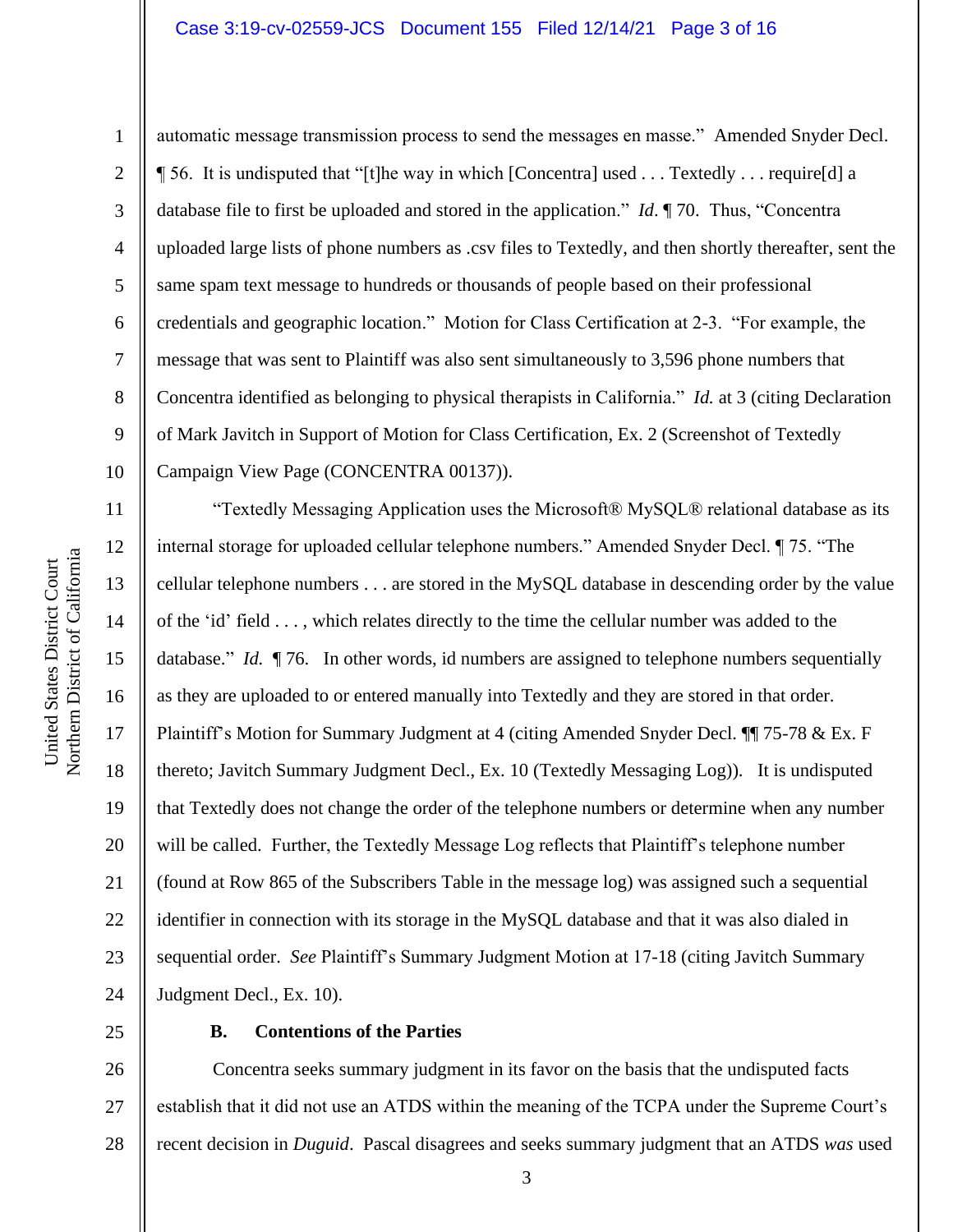1 2 3 because telephone numbers are assigned unique ids that are sequential when they are uploaded or manually added to Textedly and therefore, Textedly used a random or sequential number generator to store telephone numbers within the meaning of the TCPA.

## **III. ANALYSIS**

4

5

6

7

8

9

10

11

12

13

14

15

16

17

18

19

20

### **A. Legal Standards Under Rule 56**

Summary judgment on a claim or defense is appropriate "if the movant shows that there is no genuine dispute as to any material fact and the movant is entitled to judgment as a matter of law." Fed. R. Civ. P. 56(a). In order to prevail, a party moving for summary judgment must show the absence of a genuine issue of material fact with respect to an essential element of the nonmoving party's claim, or to a defense on which the non-moving party will bear the burden of persuasion at trial. *Celotex Corp. v. Catrett*, 477 U.S. 317, 323 (1986).

Once the movant has made this showing, the burden shifts to the party opposing summary judgment to designate "'specific facts showing there is a genuine issue for trial.'" *Id*. (citation omitted); *see also* Fed. R. Civ. P. 56(c)(1) ("A party asserting that a fact . . . is genuinely disputed must support the assertion by . . . citing to particular parts of materials in the record . . . ."). "[T]he inquiry involved in a ruling on a motion for summary judgment . . . implicates the substantive evidentiary standard of proof that would apply at the trial on the merits." *Anderson v. Liberty Lobby Inc.*, 477 U.S. 242, 252 (1986). The non-moving party has the burden of identifying, with reasonable particularity, the evidence that precludes summary judgment. *Keenan v. Allan*, 91 F.3d 1275, 1279 (9th Cir. 1996).

21 22 23 24 25 26 27 28 A party need not present evidence to support or oppose a motion for summary judgment in a *form* that would be admissible at trial, but the *contents* of the parties' evidence must be amenable to presentation in an admissible form. *See Fraser v. Goodale*, 342 F.3d 1032, 1036−37 (9th Cir. 2003). Neither conclusory, speculative testimony in affidavits nor arguments in moving papers are sufficient to raise genuine issues of fact and defeat summary judgment. *Thornhill Publ'g Co., Inc. v. GTE Corp.*, 594 F.2d 730, 738 (9th Cir. 1979). On summary judgment, the court draws all reasonable factual inferences in favor of the non-movant, *Scott v. Harris*, 550 U.S. 372, 378 (2007), but where a rational trier of fact could not find for the non-moving party based on the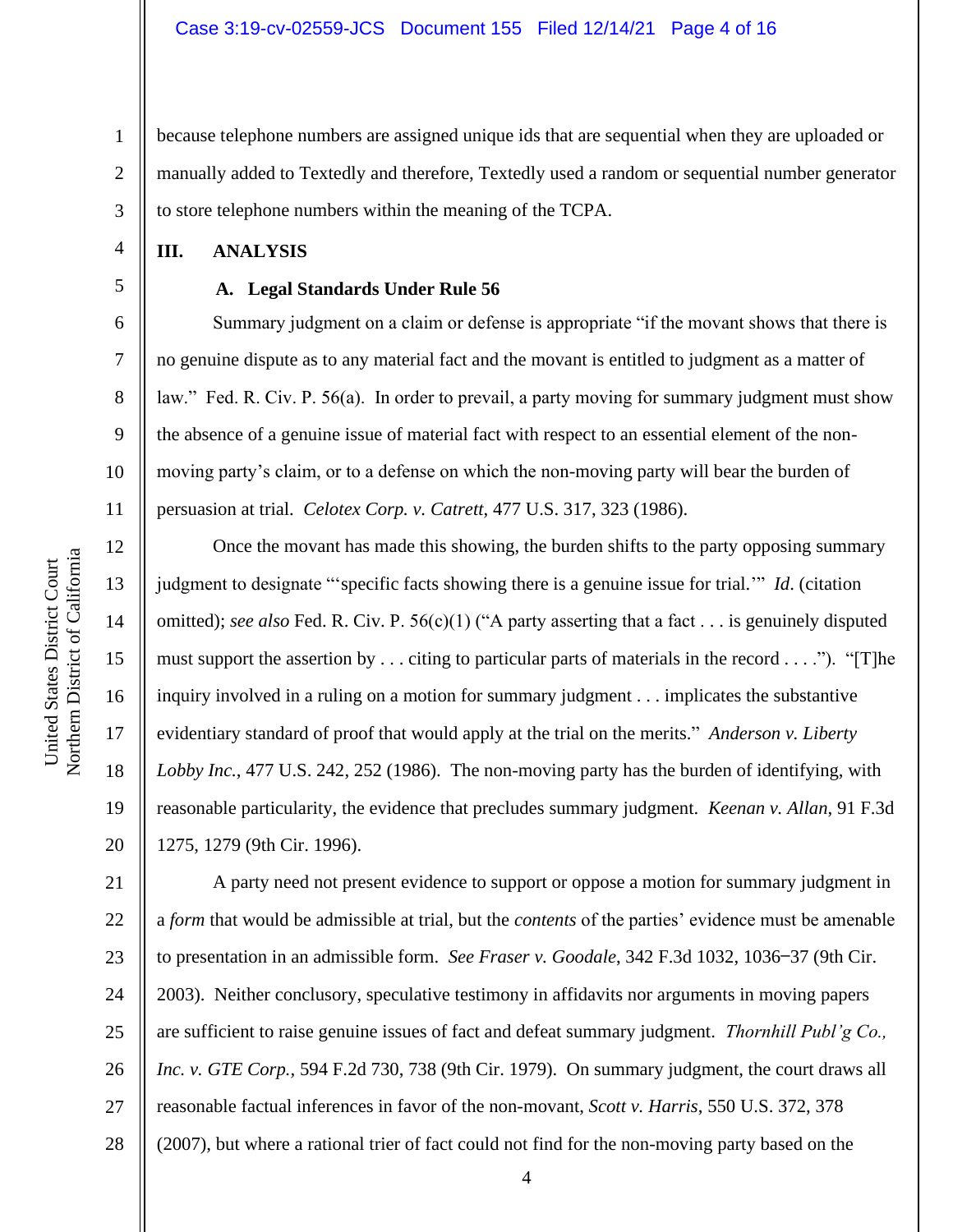record as a whole, there is no "genuine issue for trial" and summary judgment is appropriate. *Matsushita Elec. Indus. Co. v. Zenith Radio*, 475 U.S. 574, 587 (1986).

1

2

3

4

5

6

7

8

9

10

11

12

13

14

15

16

17

18

19

20

21

22

23

24

25

26

27

## **B. The TCPA and** *Duguid*

Pascal brings this action under 47 U.S.C. § 227(b)(1)(A)(iii), which makes it unlawful to "make any call (other than a call made for emergency purposes or made with the prior express consent of the called party) using any automatic telephone dialing system or an artificial or prerecorded voice . . . to any telephone number assigned to a . . . cellular telephone service . . . . unless such call is made solely to collect a debt owed to or guaranteed by the United States[.]" The term "automatic telephone dialing system" is defined as "equipment which has the capacity-- (A) to store or produce telephone numbers to be called, using a random or sequential number generator; and (B) to dial such numbers."  $47 \text{ U.S.C.} \$   $227(a)(1)$ .

Prior to the Supreme Court's decision in *Duguid*, there was a split of authority as to "whether an autodialer must have the capacity to generate random or sequential phone numbers." *Duguid*, 141 S. Ct. at 1168. In *Duguid*, the Court held that it must. The plaintiff in *Duguid*  brought a claim under the TCPA based on several login notification text messages he received from Facebook, which offers an "optional security feature that sends users 'login notification' text messages when an attempt is made to access their Facebook account from an unknown device or browser." *Id.* at 1168. The plaintiff, however, did not have a Facebook account and had not provided Facebook with his telephone number. *Id*. The plaintiff alleged that "Facebook violated the TCPA by maintaining a database that stored phone numbers and programming its equipment to send automated text messages to those numbers each time the associated account was accessed by an unrecognized device or web browser." *Id.* In support of this position, the plaintiff argued that the phrase "using a random or sequential number generator" in Section  $227(a)(1)(A)$  modified only the verb closest to it  $-i.e.,$  "produce," and therefore, the fact that Facebook used a system that could both store telephone numbers and send messages to those numbers was sufficient to establish the use of an autodialer. *Id.* Facebook, on the other hand, took the position that the phrase modified both verbs that preceded it, that is, both "produce" and "store." *Id.* at 1169.

Northern District of California Northern District of California United States District Court United States District Court

The Supreme Court agreed with Facebook, holding that "[t]o qualify as an 'automatic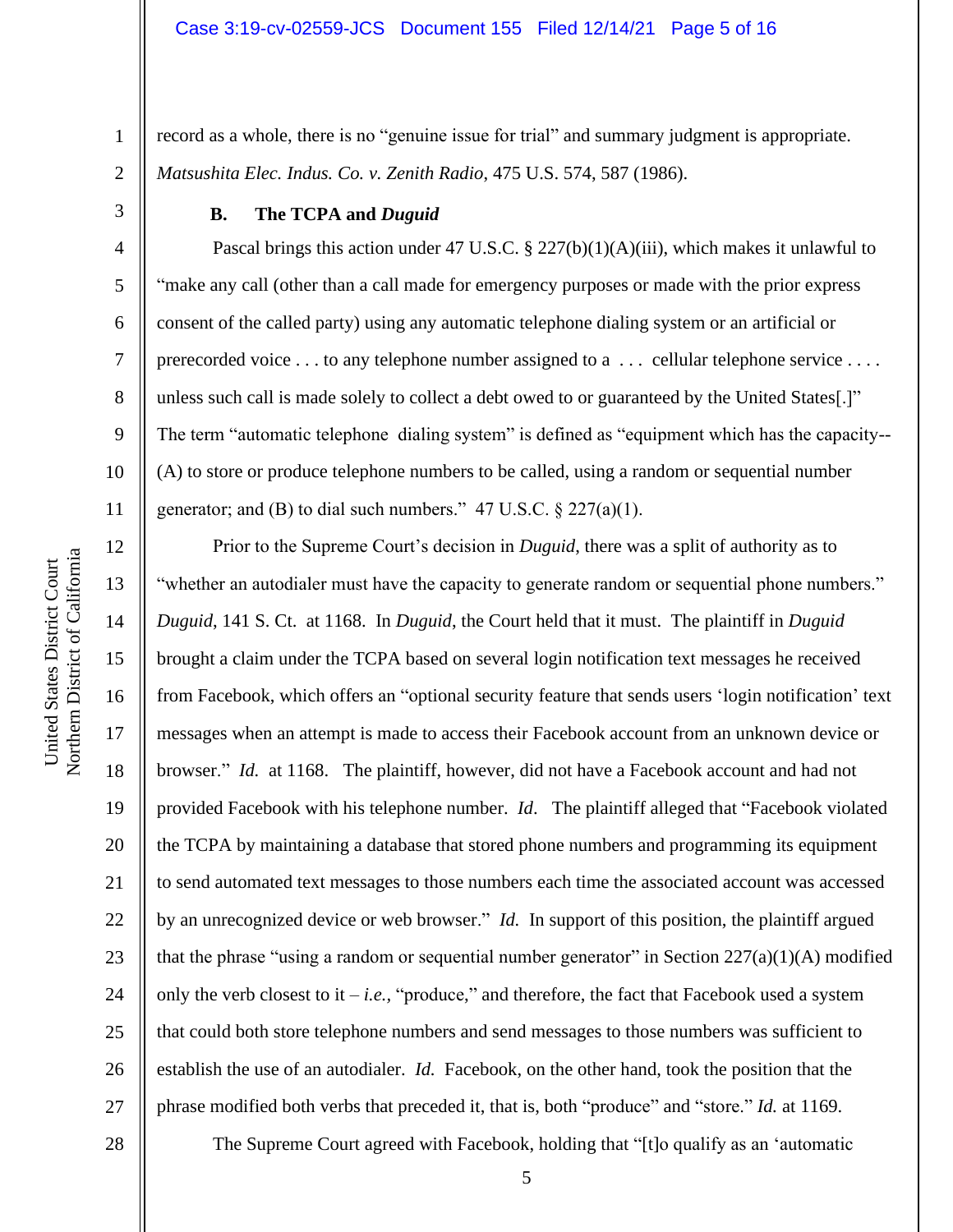## Case 3:19-cv-02559-JCS Document 155 Filed 12/14/21 Page 6 of 16

10 11 12 Northern District of California Northern District of California United States District Court 13 14 15 16 17

United States District Court

1 2 3 4 5 6 7 8 9 telephone dialing system,' a device must have the capacity either to store a telephone number using a random or sequential generator or to produce a telephone number using a random or sequential number generator." *Id*. at 1167. The Court looked first to "conventional rules of grammar," reasoning that " '[w]hen there is a straightforward, parallel construction that involves all nouns or verbs in a series,' a modifier at the end of the list 'normally applies to the entire series.' " *Id.* at 1169 (quoting A. Scalia & B. Garner, Reading Law: The Interpretation of Legal Texts 147 (2012) (Scalia & Garner) (quotation modified)). The Court noted that it "often applies this interpretative rule[,]" which "generally reflects the most natural reading of a sentence." *Id.* It concluded that applying this rule to Section 227(a)(1)(A) "produces the most natural construction, as confirmed by other aspects" of its text, including the fact that "the modifier at issue immediately follows a concise, integrated clause" and that the modifying phrase follows a comma after "store or produce telephone numbers to be called." *Id.* at 1169-1170.

The Court further found that "[t]he statutory context" confirms that the autodialer definition excludes equipment that does not "us[e] a random or sequential number generator." *Id.*  at 1171. It pointed to prohibitions in Section 227(b)(1) "target[ing] a unique type of telemarketing equipment that risks dialing emergency lines randomly or tying up all the sequentially numbered lines at a single entity." *Id.* It reasoned further, "[e]xpanding the definition of autodialer to encompass any equipment that merely stores and dials telephone numbers would take a chainsaw to these nuanced problems when Congress meant to use a scalpel." *Id.* For example, the Court explained, a broad definition of autodialer "would capture virtually all modern cell phones, which have the capacity to 'store . . . telephone numbers to be called' and 'dial such numbers.' " *Id*.

22 24 26 27 The Court acknowledged that "as a matter of ordinary parlance, it is odd to say that a piece of equipment 'stores' numbers using a random number 'generator[,]' " but explained that "it is less odd as a technical matter[,]" pointing out that "as early as 1988, the U.S. Patent and Trademark Office issued patents for devices that used a random number generator to store numbers to be called later (as opposed to using a number generator for immediate dialing)." *Id*. at 1171-72. It then stated in a footnote as follows:

28

18

19

20

21

23

25

Duguid argues that such a device would necessarily "produce"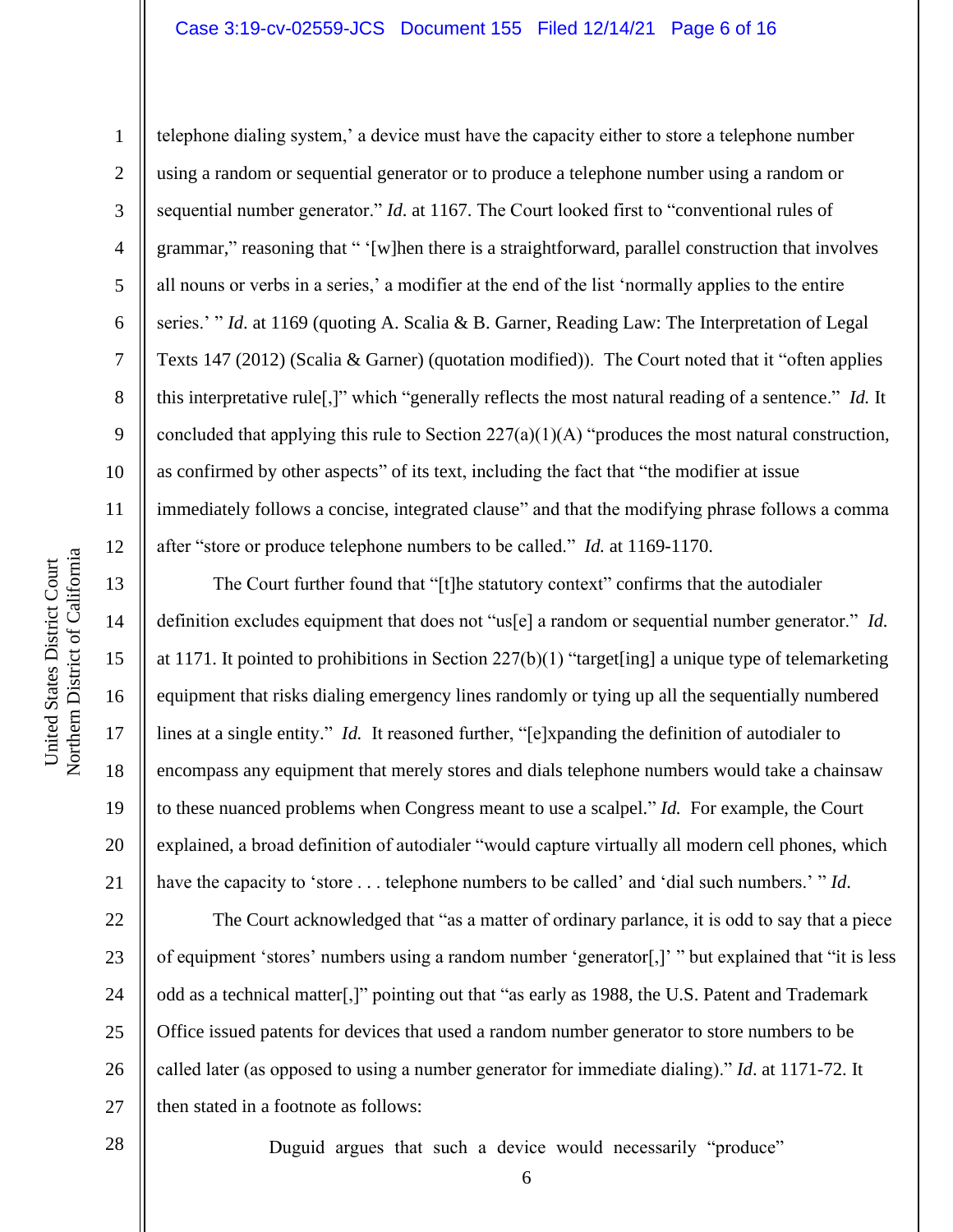numbers using the same generator technology, meaning "store or" in  $\S 227(a)(1)(\overrightarrow{A})$  is superfluous. "It is no superfluity," however, for Congress to include both functions in the autodialer definition so as to clarify the domain of prohibited devices. *BFP v. Resolution Trust Corporation*, 511 U.S. 531, 544, n. 7, 114 S.Ct. 1757, 128 L.Ed.2d 556 (1994). For instance, an autodialer might use a random number generator to determine the order in which to pick phone numbers from a preproduced list. It would then store those numbers to be dialed at a later time. *See* Brief for Professional Association for Customer Engagement et al. as Amici Curiae 19. In any event, even if the storing and producing functions often merge, Congress may have "employed a belt and suspenders approach" in writing the statute. *Atlantic Richfield Co. v. Christian*, 590 U. S. ––––, ––––, n. 5, 140 S.Ct. 1335, 1350, n. 5, 206 L.Ed.2d 516 (2020).

*Id.* at 1172 n. 7 ("Footnote 7").<sup>2</sup>

9 10 11 12 13 14 15 16 The Court rejected Duguid's argument that a broad definition of autodialer was consistent with Congress's intent in adopting the TCPA. *Id.* at 1172. It observed, "[t]hat Congress was broadly concerned about intrusive telemarketing practices . . . does not mean it adopted a broad autodialer definition." *Id.* Rather, "Congress expressly found that the use of random or sequential number generator technology caused unique problems for business, emergency, and cellular lines" and therefore, "the autodialer definition Congress employed includes only devices that use such technology, and the autodialer prohibitions target calls made to such lines." *Id.* (citing 47 U.S.C. § 227(b)(1)(A)).

## **C. Cases Applying** *Duguid* **in this District**

In the wake of *Duguid*, courts in this district have addressed what constitutes an autodialer

1

2

3

4

5

6

7

8

22 23 24

25

26

17

18

19

<sup>21</sup>  $2$  The portion of the amicus brief cited in Footnote 7 describes "a dialer that the TCPA was presumably intended to encompass" set forth in U.S. Patent 4,741,028 (" '028 Patent"). It summarized that technology as follows:

To recap, the '028 Patent discloses generating a sequence of telephone numbers that are stored in an array. Next, a random number generator is used to retrieve a corresponding telephone number from the array. That number produced from memory can be used to create a record for immediate dialing or stored in longer term memory for subsequent dialing. Consequently, a dialer implementing this technology could use a sequential number generator for storing 10,000 telephone numbers in an array in RAM. The dialer then uses a random number generator to produce the numbers (i.e., select, retrieve, and provide the number from memory) for immediate or subsequent dialing. The random number generator may also be involved in further storing the number (albeit in a different manner, i.e., in a file) for dialing at a later time.

<sup>27</sup> 28 FACEBOOK, INC., Petitioner, v. Noah DUGUID, et al., Respondents., 2020 WL 5549320 (U.S.), 20-21 at 20 ("PACE Amicus Brief").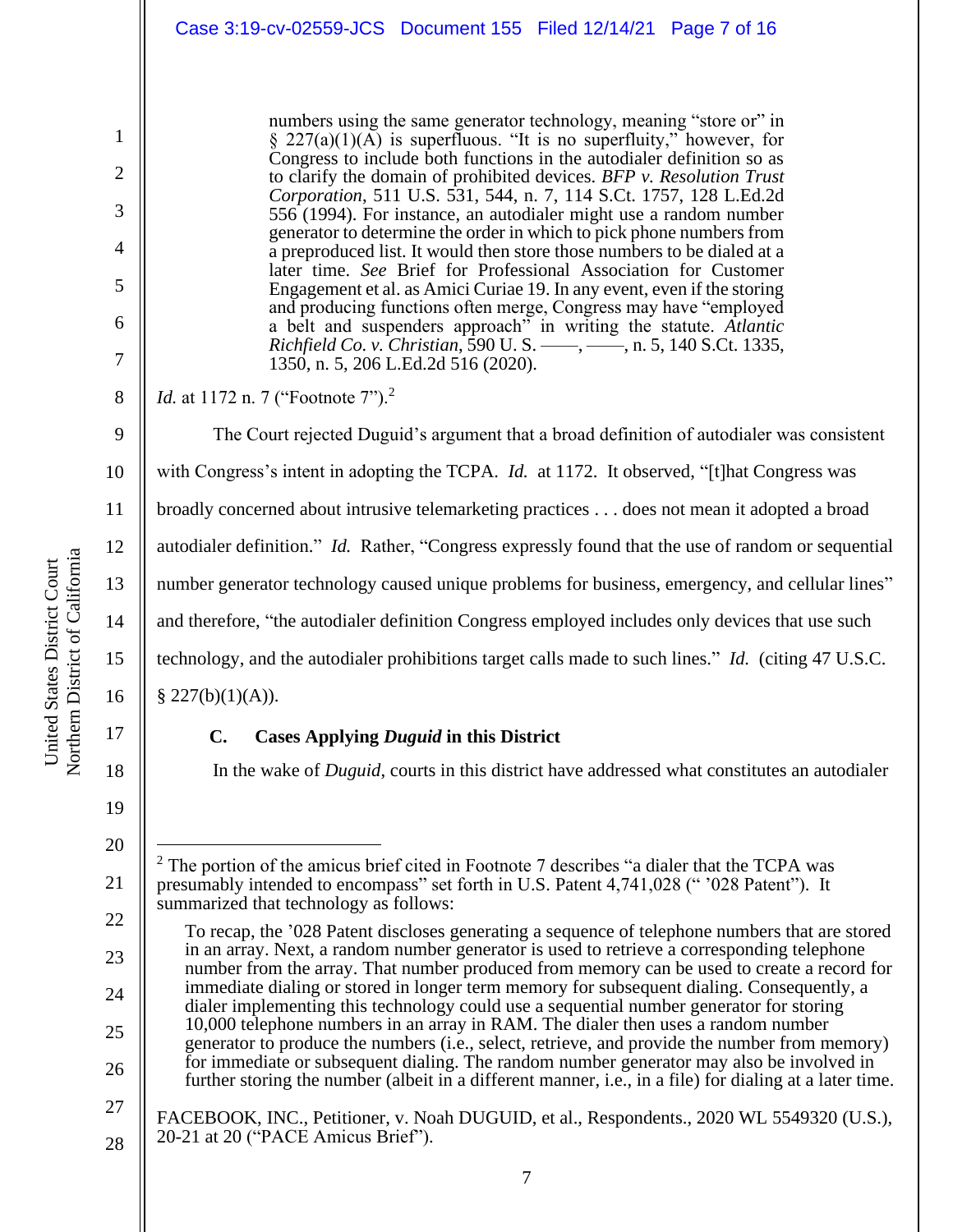### Case 3:19-cv-02559-JCS Document 155 Filed 12/14/21 Page 8 of 16

Northern District of California Northern District of California United States District Court United States District Court

1

2

3

4

5

6

7

8

9

10

11

13

14

15

17

18

19

21

26

27

28

under the TCPA in various factual contexts. For example, in *Hufnus v. DoNotPay, Inc*., the plaintiff asserted TCPA claims based on text messages sent to him by defendant DoNotPay, but "[t]he platform DoNotPay used to contact Hufnus merely processe[d] phone numbers supplied by consumers while signing up for DoNotPay's services" and then store[d] these numbers in a random and/or sequential way; use[d] a random and/or sequential generator to pull from the list of numbers to send targeted text messages; and use[d] a random and/or sequential generator to determine the sequence in which to send messages." No. 20-CV-08701-VC, 2021 WL 2585488, at \*1 (N.D. Cal. June 24, 2021). The court concluded that under *Duguid*, this was not sufficient to establish that an ATDS was used because "the platform only contact[ed] phone numbers specifically provided by consumers during DoNotPay's registration process, and not phone numbers identified in a random or sequential fashion." *Id.*

12 16 20 22 23 The court in *Hufnus* rejected the plaintiff's reliance on the statement in Footnote 7 that "an autodialer might use a random number generator to determine the order in which to pick phone numbers from a preproduced list." *Id.* (quoting 141 S. Ct. at 1172 n.7). It found that the plaintiff's argument "relie[d] on an acontextual reading of this line, both with respect to the footnote specifically and the opinion more generally." *Id.* In particular, the court in *Hufnus* found that "[a]s to the footnote, the Court employed the quoted line to explain how an autodialer might both 'store' and 'produce' randomly or sequentially generated phone numbers, citing to an amicus curiae brief from the Professional Association for Customer Engagement for support. That brief makes clear that the 'preproduced list' of phone numbers referenced in the footnote was itself created through a random or sequential number generator, differentiating it from the 'preproduced list' of phone numbers used by DoNotPay, which was created by consumers providing their numbers while signing up for DoNotPay's services." *Id.*

24 25 The *Hufnus* court found, "[m]ore generally, [that] Hufnus's reading of [F]ootnote 7 conflict[ed] with *Duguid*'s holding and rationale." *Id.* According to the court in *Hufnus:*

> The Supreme Court explained in *Duguid* that the TCPA's definition of autodialer concerns devices that allow companies "to dial random or sequential blocks of telephone numbers automatically," not systems, such as DoNotPay's, that randomly or sequentially dial numbers from a list that was itself created in a non-random, non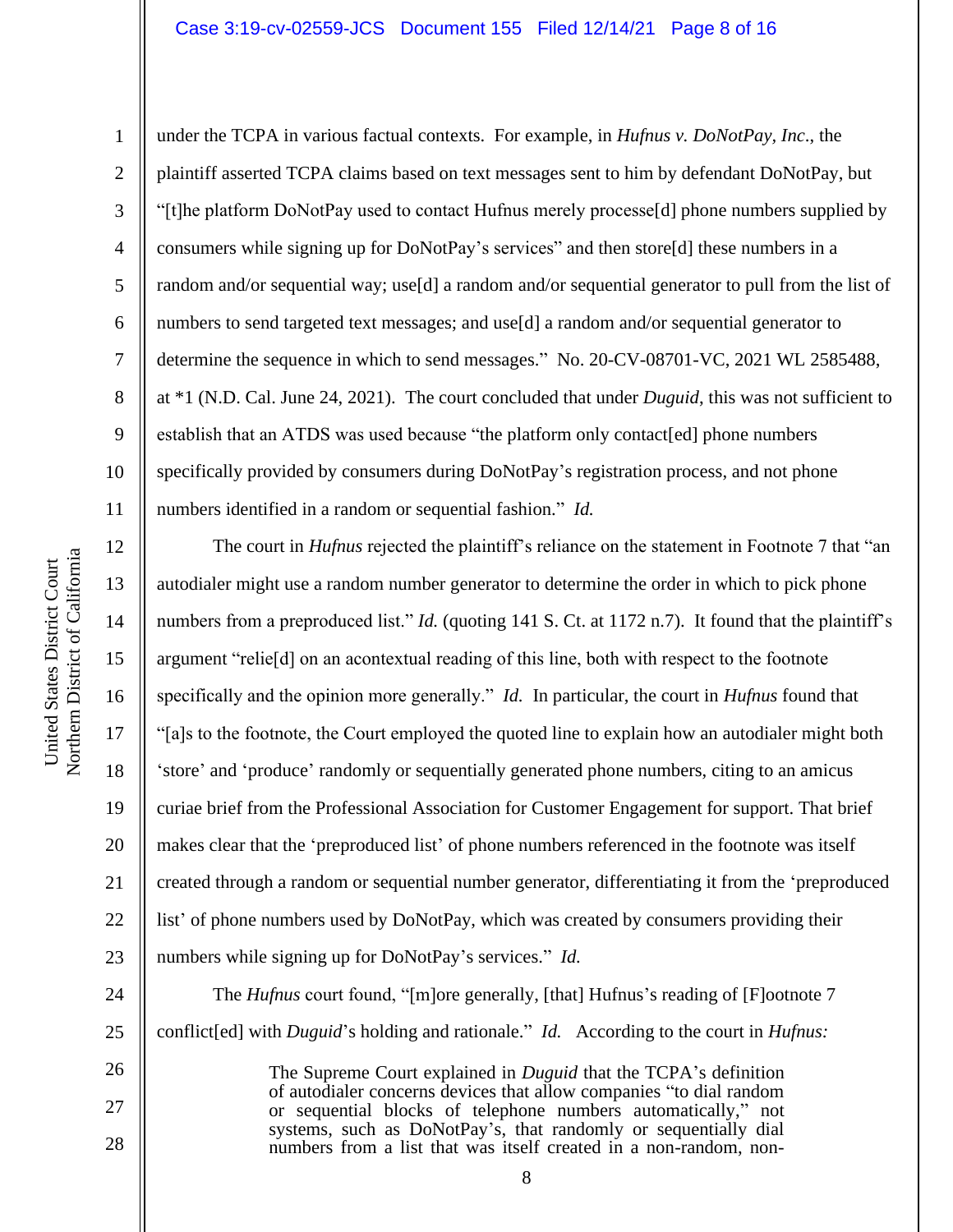sequential way. 141 S. Ct. at 1167. The Supreme Court also explicitly stated that its opinion in *Duguid* was intended "to resolve a conflict among the Courts of Appeals" about the types of devices that qualify as autodialers. *Id*. at 1168. And DoNotPay's platform is akin to the systems deemed to not qualify as autodialers by the Courts of Appeals with which the Supreme Court sided, because DoNotPay's system targets phone numbers that were obtained in a non-random way (specifically, from consumers who provided them). *See, e.g., Gadelhak v. AT&T Services, Inc*., 950 F.3d 458, 460 (7th Cir. 2020) (Barrett, J.) (holding that a system that "exclusively dials numbers stored in a customer database" does not qualify as an autodialer); *Glasser v. Hilton Grand Vacations Co., LLC*, 948 F.3d 1301, 1306 (11th Cir. 2020) (adopting a definition of autodialer that excludes equipment that "target[s] a list of debtors" or "target[s] individuals likely to be interested in buying vacation properties").

*Id.* Based on the court's conclusion that the platform DoNotPay used to contact Hufnus did not

- 10 qualify as an autodialer under the TCPA, the court found that Hufnus's claim failed as a matter of
- 11 law and dismissed his complaint without leave to amend. *Id.*

Similarly, in *Tehrani v. Joie de Vivre Hosp., LLC*, Judge Chen rejected the plaintiff's

- reliance on Footnote 7 in support of his claim that text messages he received from the defendant
- were sent with the use of an autodialer for the purposes of the TCPA. No. 19-CV-08168-EMC,
- 2021 WL 3886043, at \*5 (N.D. Cal. Aug. 31, 2021). In that case, the plaintiff's claim that the
- 16 messages he received were sent using an autodialer was based on the following theory:

According to Mr. Tehrani, the italicized language above from [F]ootnote 7 recognizes that there is an autodialer in the following circumstance: [A] system uses a list of preexisting phone numbers (e.g., marketing contacts). It generates an index number using either a sequential number generator (e.g., 1001, 1002, 1003, etc.), or a random number generator, assigns the generated numbers to phone numbers from the list, and stores the information. The system can then select sets of numbers to automatically dial (e.g., calling numbers 1,001-2,000). . . . In other words, according to Mr. Tehrani, the number generator in the autodialing system (whether random or sequential) does not have to "create the phone numbers themselves." Mot. at 2 (italics in original); see also Mot. at 5 (contending that "the TCPA does not solely protect the public from autodialer devices that use number generators to create the phone numbers – the statute protects the public from autodialers that randomly or sequentially generate numbers 'to determine the order in which to pick phone numbers from a preproduced list' and 'then store those numbers to be dialed at a later time' ").

27 28 Based on this autodialer theory, Mr. Tehrani asserts that an autodialer was used in his case, even though it is undisputed that the alleged autodialer used by Defendants did not have the capacity to generate random telephone numbers to call. In his proposed TAC, Mr. Tehrani

1

2

3

4

5

6

7

8

9

12

13

14

15

17

18

19

20

21

22

23

24

25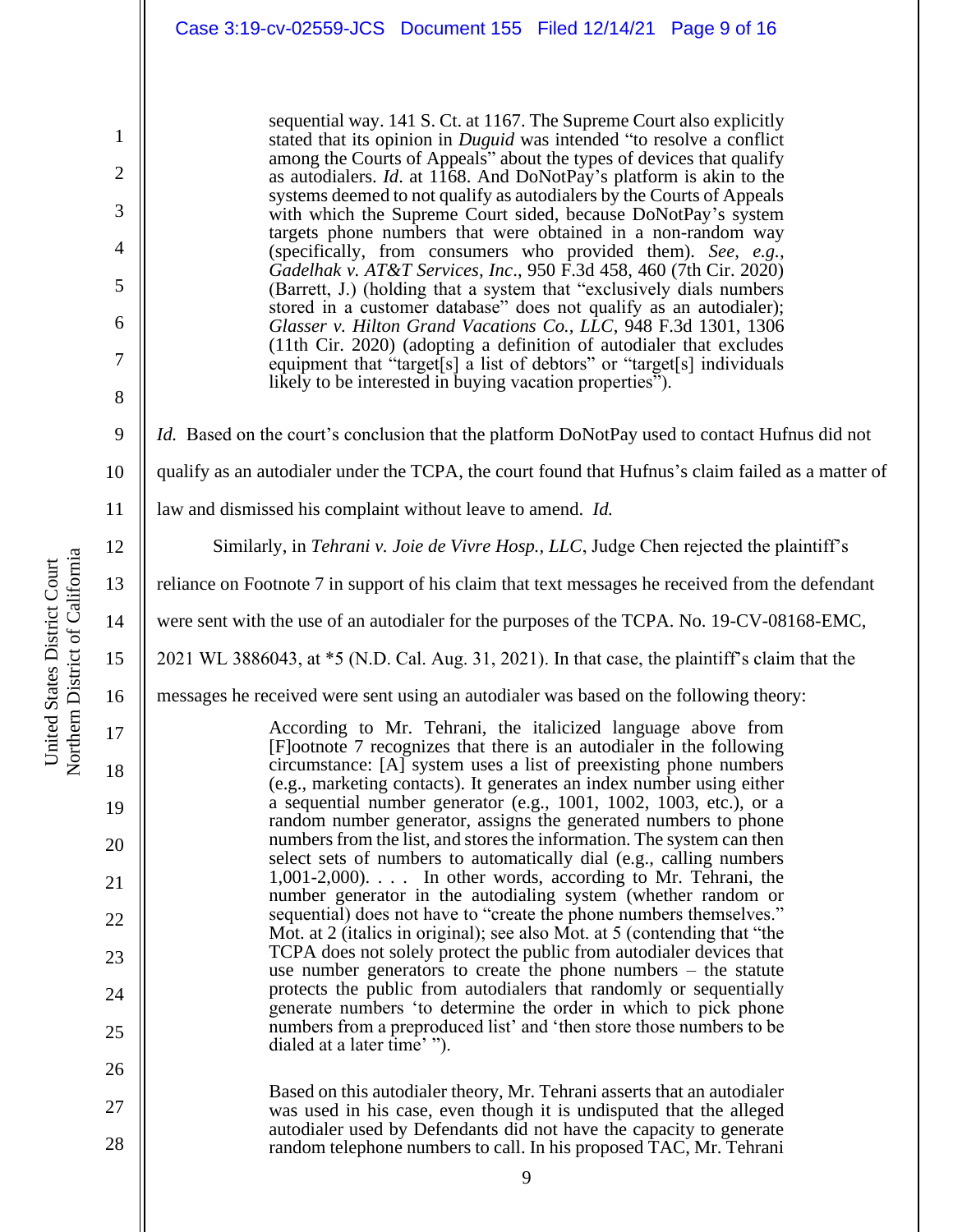|        | Case 3:19-cv-02559-JCS Document 155 Filed 12/14/21 Page 10 of 16                                                                                                                                                                                                                         |
|--------|------------------------------------------------------------------------------------------------------------------------------------------------------------------------------------------------------------------------------------------------------------------------------------------|
| 1      | alleges as follows:<br>• To send text messages, "Defendants used TrustYou software." Prop.                                                                                                                                                                                               |
| 2      | TAC ¶ 14.                                                                                                                                                                                                                                                                                |
| 3<br>4 | • "The TrustYou system includes [an existing] contacts database that<br>can store names, phone numbers, and other information." Prop. TAC<br>$\P$ 15.                                                                                                                                    |
| 5<br>6 | • "The TrustYou system can generate sequential numbers and store<br>these numbers in its customer database, to index contacts. When a<br>mass texting campaign is initiated, the system can then automatically<br>text customers in the stored, sequential order. In addition, or in the |
| 7      | alternative, when a group of contacts is selected for a mass texting<br>campaign, the system can generate sequential numbers to indicate the                                                                                                                                             |
| 8      | texting order, store the selected contacts in this sequential order, and<br>then text the contacts in the stored order." Compl. $\P$ 17 (emphasis                                                                                                                                        |
| 9      | added).                                                                                                                                                                                                                                                                                  |
| 10     | <i>Id.</i> at *2-3.                                                                                                                                                                                                                                                                      |
| 11     | The court in <i>Tehrani</i> rejected the plaintiff's interpretation of <i>Duguid</i> for several reasons.                                                                                                                                                                                |
| 12     | First, it found that "as a textual matter, the 'number generator' (whether random or sequential)                                                                                                                                                                                         |
| 13     | specified in § 227(a)(1)(A) implicitly refers back to a 'telephone number[ ]' – <i>i.e.</i> , the preceding                                                                                                                                                                              |
| 14     | phrase – and not to an index number." <i>Id.</i> at *4. In support of this reading of the provision, the                                                                                                                                                                                 |
| 15     | court points to "subsection (B) which refers to the capacity to dial 'such numbers.' " Id.                                                                                                                                                                                               |
| 16     | Therefore, the court concluded, "throughout $\S 227(a)(1)$ , the term 'number[s]' refers to telephone                                                                                                                                                                                    |
| 17     | numbers." Id.                                                                                                                                                                                                                                                                            |
| 18     | Next, the court in <i>Tehrani</i> cited the fact that the Supreme Court in <i>Duguid</i> rejected not                                                                                                                                                                                    |
| 19     | only the Ninth Circuit's reading of the TCPA but also that of the Second Circuit, which in Duran                                                                                                                                                                                         |
| 20     | v. La Boom Disco, Inc., 955 F.3d 279 (2d Cir. 2020) "rejected the position that there is no                                                                                                                                                                                              |
| 21     | autodialer if the system dials numbers from 'prepared lists – that is, from lists that had been                                                                                                                                                                                          |
| 22     | generated and uploaded to the programs by humans.' "Id. (quoting Duran v. La Boom Disco,                                                                                                                                                                                                 |
| 23     | Inc., 955 F.3d at 283 (emphasis added in <i>Tehrani</i> )). The <i>Tehrani</i> court found that "[i]n rejecting                                                                                                                                                                          |
| 24     | the Second and Ninth Circuit holdings, the Supreme Court implicitly rejected Mr. Tehrani's                                                                                                                                                                                               |
| 25     | interpretation of [Duguid]." Id.                                                                                                                                                                                                                                                         |
| 26     | The court in <i>Tehrani</i> found further support for its conclusion by looking to the circuit                                                                                                                                                                                           |

 $26$ 27 28 authority with which the Court agreed in *Duguid*. *Id.* According to the *Tehrani* court, "[t]hat authority indicates that the number generator must in fact create *telephone* numbers." *Id.* (citing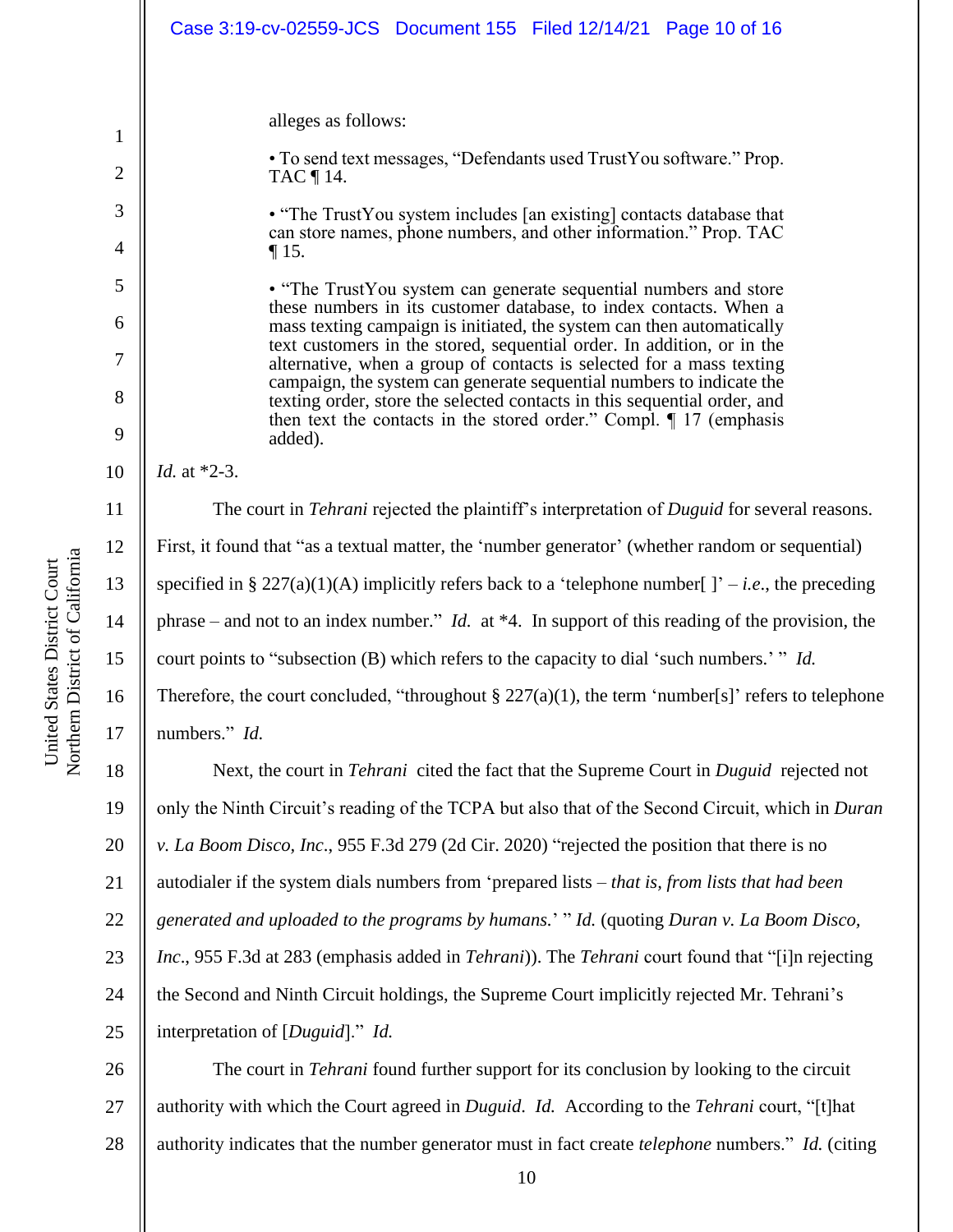1

2

3

5

8

9

10

11

12

13

14

15

16

17

18

19

4 6 7 *Glasser v. Hilton Grand Vacations Co*., 948 F. 3d 1301, 1307-09 (11th Cir. 2020) (noting that, "[a]t the time of enactment, devices existed that could randomly or sequentially *create telephone numbers* and (1) make them available for immediate dialing or (2) make them available for later dialing"; adding that it was not until 2003 that the FCC "issued a new order that interpreted § 227 to extend to equipment that *merely dialed numbers 'from a database of numbers'* – that merely stored numbers and called them") (emphasis added in *Tehrani*); *Gadelhak v. AT&T Servs*., 950 F.3d 458, 460 (7th Cir. 2020) (noting that defendant's system "neither stores nor produces numbers using a random or sequential number generator; instead, it exclusively dials numbers stored in a customer database," and, therefore is not an autodialer for purposes of the TCPA)).

The court in *Tehrani* also found that the plaintiff's theory made "little sense when one takes into account the harms that the TCPA was intended to address" as described in *Duguid*, including "seizing the telephone lines of public emergency services [and] dangerously preventing those lines from being utilized to receive calls from those needing emergency services" and "simultaneously tie[ing] up all the lines of any business with sequentially numbered phone lines." *Id.* (quoting 141 S. Ct. at 1167). In light of these harms, the court found, "little would be gained by finding a TCPA violation based on a preexisting customer database." *Id.* at \*5. For example, the court noted, "it is unlikely that a preexisting customer database would contain an emergency number; similarly, it is unlikely that a customer database would pose a danger to tying up business with sequentially numbered phone lines." *Id.* 

20 21 22 23 24 Next, the *Tehrani* court rejected the plaintiff's reliance on the legislative history, finding that the history he cited was "not that informative" and pointing to the Supreme Court's conclusion in *Duguid* that "just because 'Congress was broadly concerned about intrusive telemarketing practices . . . does not mean it adopted a broad autodialer definition.'" *Id*. (quoting 141 S. Ct. at 1172).

25 26 27 28 The court in *Tehrani* also rejected the plaintiff's reliance on Footnote 7. It found the plaintiff's argument "problematic based simply on the fact that the Supreme Court did not take a clear-cut stance, with its final sentence in the footnote reading: 'In any event, *even if* the storing and producing functions often merge, Congress may have 'employed a belt and suspenders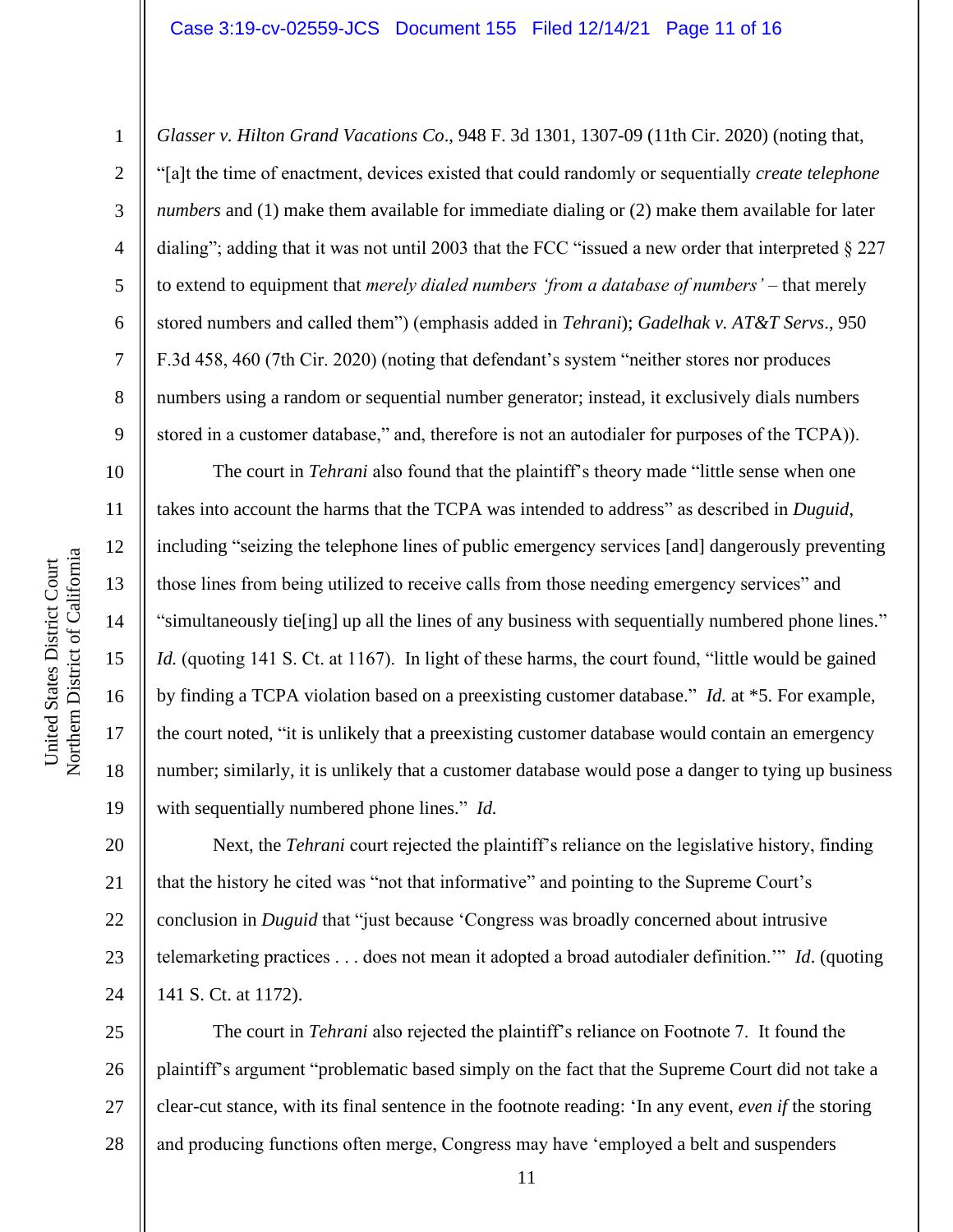## Case 3:19-cv-02559-JCS Document 155 Filed 12/14/21 Page 12 of 16

approach' in writing the statute." *Id.* (citing 141 S. C.t at 1172 n.7 (emphasis added in *Tehrani*)). More importantly, the court in *Tehrani*, like the *Hufnus* court, pointed out that the discussion in the amicus brief upon which the *Duguid* Court relied in Footnote 7 made clear that the "preproduced list" referenced in the footnote "was not some kind of pre-existing list but rather a list of phone numbers that was generated by a number generator." *Id.* (citing PACE Amicus Brief).

The court in *Tehrani* also pointed to a number of other district court cases in which courts have interpreted Footnote 7 in a similar manner. *Id.* at \*6-7 (citing *Hufnus*; *Barry v. Ally Fin., Inc.*, No. 20-12378, 2021 WL 2936636 at \*6 (E.D. Mich. July 13, 2021) (stating that "Plaintiff takes footnote 7 out of context"; "the 'preproduced list' of phone numbers referenced in the footnote was itself created through a random or sequential number generator"); *Borden v. efinancial, LLC*, No. C19-1430JLR, 2021 WL 3602479 at \*5 (W.D. Wash. Aug. 13, 2021) (stating that "Mr. Borden's argument relies on a selective reading of one line within footnote 7 and ignores the greater context of that footnote and the opinion"); *Timms v. USAA Fed. Sav. Bank*, No. 3:18 cv-01495-SAL, 2021 WL 2354931 at \*7 (D.S.C. June 9, 2021) (holding that "footnote 7 does not support Plaintiff's argument"; "the Supreme Court's statement – that an 'autodialer might use a random number generator to determine the order in which to pick phone numbers from a preproduced list' and 'then store those numbers to be dialed at a later time' – refers to the process as explained by PACE on page 19 of its amicus brief")).

#### **D. Discussion**

21 22 23 24 25 26 27 Based on the undisputed facts relating to Textedly's functionality, Plaintiff does not dispute that the text messages at issue in this case were not "produced" "using a random or sequential number generator." Instead, he contends the numbers were "stored" "using a random or sequential number generator" by virtue of the fact that Textedly's MySQL database uses "a sequential number generator to store telephone numbers and create[es] a unique identifier for each entry." The Court rejects Plaintiff's theory, which it finds to be inconsistent with the reasoning and holding of *Duguid*.

28

Northern District of California Northern District of California United States District Court United States District Court

1

2

3

4

5

6

7

8

9

10

11

12

13

14

15

16

17

18

19

20

As discussed above, the court in *Tehrani* set forth a number of reasons for rejecting a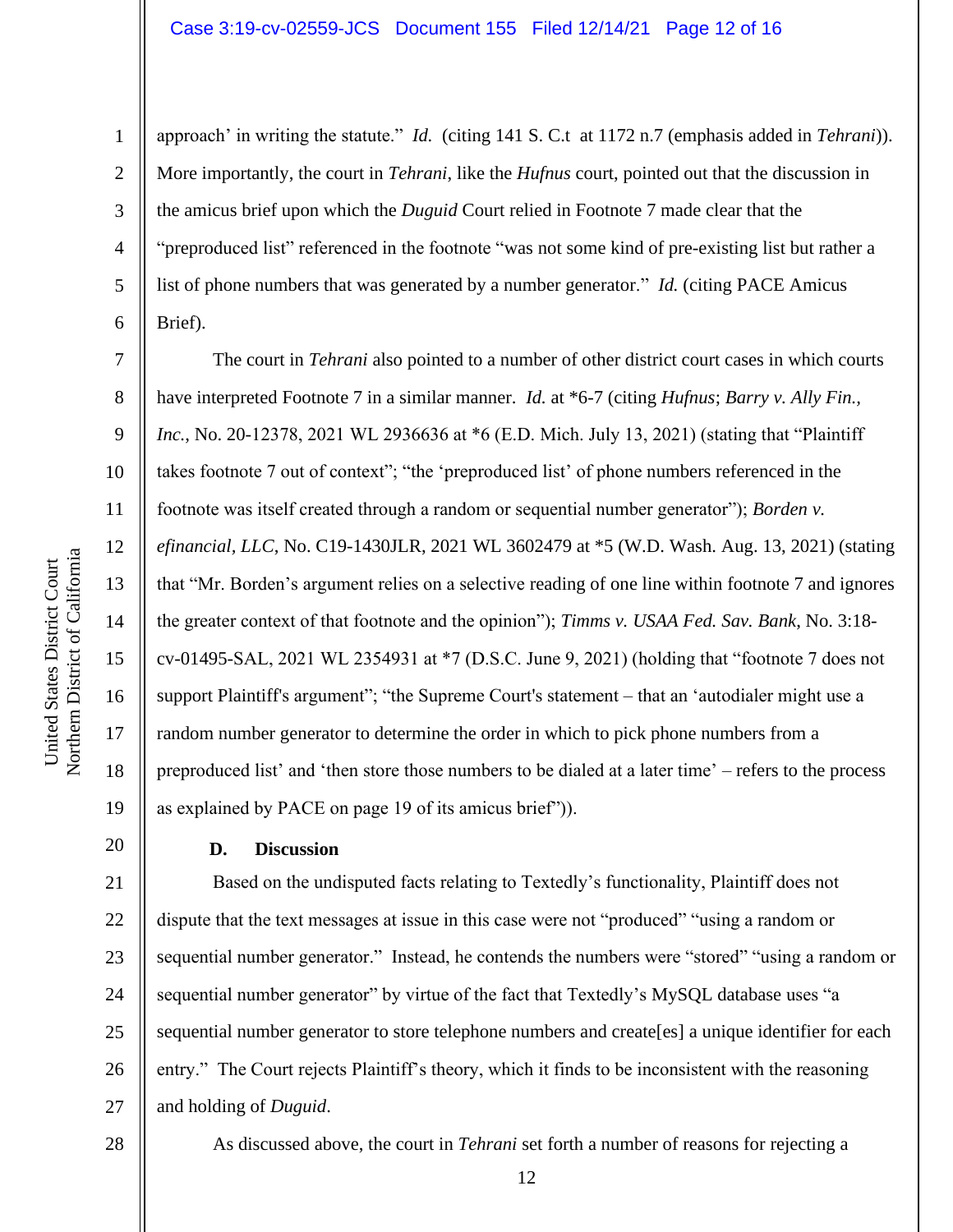### Case 3:19-cv-02559-JCS Document 155 Filed 12/14/21 Page 13 of 16

10 11 12 Northern District of California Northern District of California 13 14 15 16

United States District Court

United States District Court

1 2 3 4 5 6 7 8 9 similar argument where the plaintiff argued that a feature that assigned sequential index numbers to telephone numbers that were input into the system for the purposes of storing the numbers in a database met the TCPA's definition of an autodialer. In particular, it found that under Section  $227(a)(1)$ , the requirement that a "number" must be stored or produced by an autodialer implicitly refers to a *telephone* number, citing the reference in subsection (B) to the capacity to dial "such numbers." 2021 WL 3886043, at \*4. It pointed to other circuit authority cited with approval in *Duguid* reaching the same conclusion as further support for its conclusion. *Id.* (citing *Glasser v. Hilton Grand Vacations Co*., 948 F. 3d 1301, 1307-09 (11th Cir. 2020); *Gadelhak v. AT&T Servs*., 950 F.3d 458, 460 (7th Cir. 2020)). The undersigned agrees with the reasoning of *Tehrani* on this point and therefore concludes that the generation and assignment of random or sequential id. numbers to telephone numbers that were uploaded or manually input into Textedly, including Plaintiff's telephone number, is not sufficient to establish that an autodialer was used in sending the Text to Plaintiff.

17 18 19 20 21 22 23 24 25 26 27 28 More broadly, the Court agrees with both the *Hufnus* and *Tehrani* courts that under *Duguid*, a platform that merely targets telephone numbers that were obtained in a non-random way is not an autodialer for the purposes of the TCPA. *See Hufnus*, 2021 WL 2585488, at \*1 (holding that use of an autodialer was not alleged where "the platform only contact[ed] phone numbers specifically provided by consumers during DoNotPay's registration process, and not phone numbers identified in a random or sequential fashion."); *Tehrani*, 2021 WL 3886043, at \*4 (finding that *Duguid* Court implicitly rejected Second Circuit's holding in *Duran v. La Boom Disco, Inc*., 955 F.3d 279 (2d Cir. 2020) concluding that autodialer definition can be met by a system that dials numbers from "prepared lists – that is, from lists that had been generated and uploaded to the programs by humans."). This conclusion is supported by *Duguid*'s discussion of the purposes of the TCPA, as reflected in the language of the statute, which describes the specific harms associated with the use of autodialers; as the Court stated in *Duguid*, the "prohibitions [in] Section 227(b)] target a unique type of telemarketing equipment that risks dialing emergency lines randomly or tying up all the sequentially numbered lines at a single entity." 141 S. Ct. at 1171. Those harms are not implicated by the system that was used here, where the messages were sent to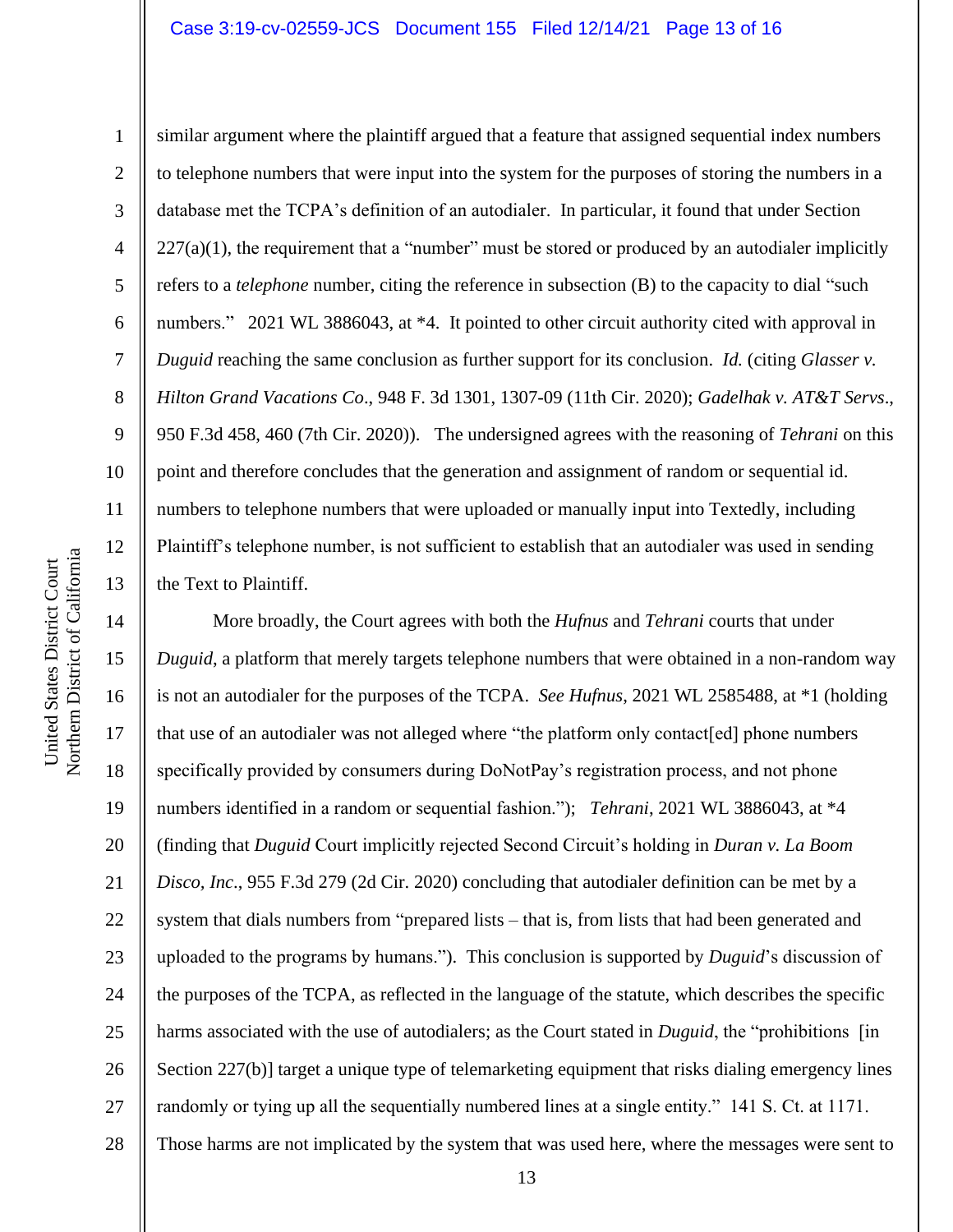telephone numbers that were selected based on the geographical location and qualifications of the recipients.

Likewise, the undersigned agrees with the *Hufnus* and *Tehrani* courts that Footnote 7 does not support a contrary reading of *Duguid* and the TCPA. Read out of context, the statement in Footnote 7 referencing an autodialer that "use[s] a random number generator to determine the order in which to pick phone numbers from a *preproduced list*" might suggest that even where a platform sends messages to a list of telephone numbers that was created in a non-random fashion, as is the case here, an autodialer is used if the order in which they are contacted relies on a random or sequential number generator. As many courts have observed, however, the reference to a "preproduced list" in Footnote 7 was based on a specific technology described in the PACE Amicus Brief and that brief makes clear that the preproduced list was itself randomly generated. *See Hufnus*, 2021 WL 2585488, at \*1; *Tehrani*, 2021 WL 3886043, at \*5; 2020 WL 5549320 (U.S.) (PACE Amicus Brief) at 19-21. Moreover, even if the use of a random or sequential number generator to determine the order the messages would be sent could qualify a platform as an autodialer where the telephone numbers on the list were collected non-randomly, the definition would not apply to the facts here because it is undisputed that the numbers were stored and called in the same order they were uploaded or input into Textedly.

18 19 20 21 22 23 24 25 The Court further finds that Plaintiff's reliance on a handful of cases in which courts have denied motions to dismiss based on failure to allege use of an ATDS is misplaced. *See* Plaintiff's Motion for Summary Judgment at 12 (citing *Miles v. Medicredit, Inc*., No. 4:20-cv-01186 JAR, 2021 WL 2949565, at\*4 (E.D. Mich. July 14, 2021); *Gross v. GG Homes, Inc*., No. 3:21-cv-00271-DMS-BGS, 2021 WL 2863623, at \*1 (S.D. Cal. July 8, 2021); *Callier v. GreenSky, Inc*., EP-20-CV-00304-KC, 2021 WL 2688622, at \*5 (W.D. Tex. May 10, 2021)). In these cases, the courts simply found that this issue was more appropriately addressed at the summary judgment stage of the case.

26 27 28 In *Miles v. Medicredit*, for example, the court found that the "newly clarified definition of an ATDS is more relevant to a summary judgment motion than at the pleading stage." 2021 WL 2949565, at \*4 (quoting *Gross v. GG Homes, Inc*., No. 3:32-cv-00271-DMS-BGS, 2021WL

1

2

3

4

5

6

7

8

9

10

11

12

13

14

15

16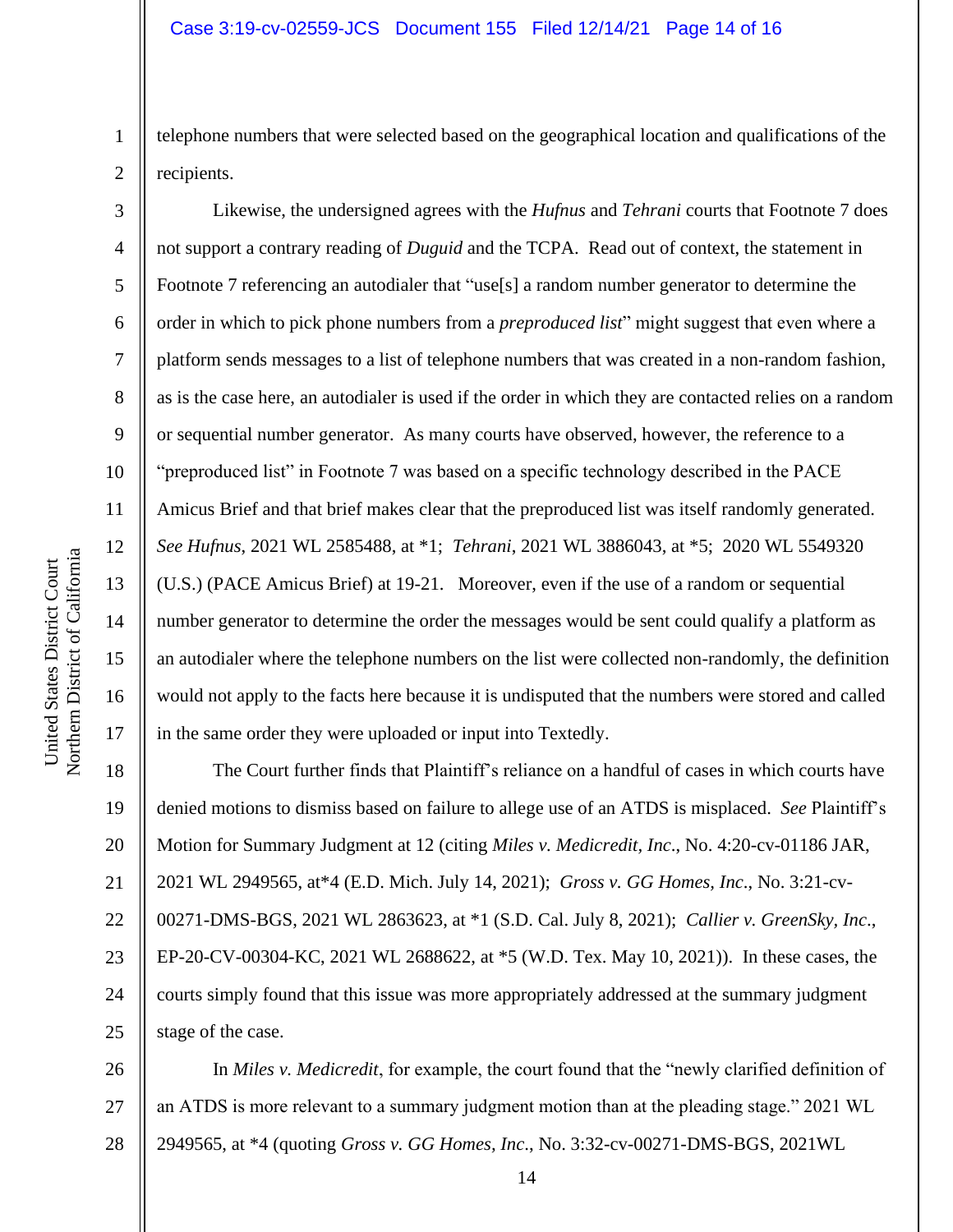2863623, at \*7 (S.D. Cal. July 8, 2021) (citing *Montanez v. Future Vision Brain Bank, LLC*, 20- CV-02959-CMA-MEH, 2021 WL 1697928, at \*7 (D. Colo. Apr. 29, 2021)). The court denied the defendant's motion to dismiss under Rule 12(b)(6), finding that the plaintiff had "pled enough facts to proceed with discovery, at which time he will have the opportunity to discover the precise technology that was used at the time of the alleged TCPA violation." *Id.* It noted, however, that if the technology did not meet the statutory definition of an ATDS under *Duguid*, the defendant could move for summary judgment on that basis. *Id.* 

Similarly, the court in *Gross v. GG Homes, Inc.*, declined to decide whether the defendant had used an ATDS, finding the question was more suitable for a decision on summary judgment. No. 321CV00271DMSBGS, 2021 WL 2863623, at \*7 (S.D. Cal. July 8, 2021), on

11 12 reconsideration, sub nom. KIMBERLY GROSS, Plaintiff, v. GG HOMES, INC., Defendant., No. 321CV00271DMSBGS, 2021 WL 4804464 (S.D. Cal. Oct. 14, 2021). The court observed,

"Plaintiff need not describe the technical details of Defendant's alleged ATDS at this stage. This issue is appropriately addressed following discovery and on a motion for summary judgment."

15 *Id.*; *see also Callier v. GreenSky, Inc*., EP-20-CV-00304-KC, 2021 WL 2688622, at \*11-12 (W.D.

Tex. May 10, 2021) (holding that a pro se plaintiff's TCPA claim was sufficient at the pleading stage where he alleged that he received multiple calls, that there were several seconds of silence at the beginning of each call, that the same script was used for each call, and that an ATDS was used to place the calls).

20 21 22 23 24 25 26 27 28 *Carl v. First Nat'l Bank of Omaha*, No. 2:19-cv-00504-GZS, 2021 WL 2444162 (D. Me. June 15, 2021) and *Heard v. Nationstar Mortgage LLC*, No. 2:16-cv-00694-MHH, 2018 WL 4028116 (N.D. Ala. Aug. 22, 2018), cited by Plaintiff in his summary judgment motion, also do not support Plaintiff's position. In *Carl*, the court declined to enter summary judgment on the ATDS question, concluding that there were factual disputes as to whether some of the calls received by the plaintiff were placed by an ATDS even though there was evidence that the platform at issue called numbers on a list that was provided by the defendant and was not randomly generated. 2021 WL 2444162, at \*3, 9. In a footnote, the court noted that "*Duguid* suggested that an ATDS could potentially fall under [the] TCPA if it "use[s] a random number

1

2

3

4

5

6

7

8

9

10

13

14

16

17

18